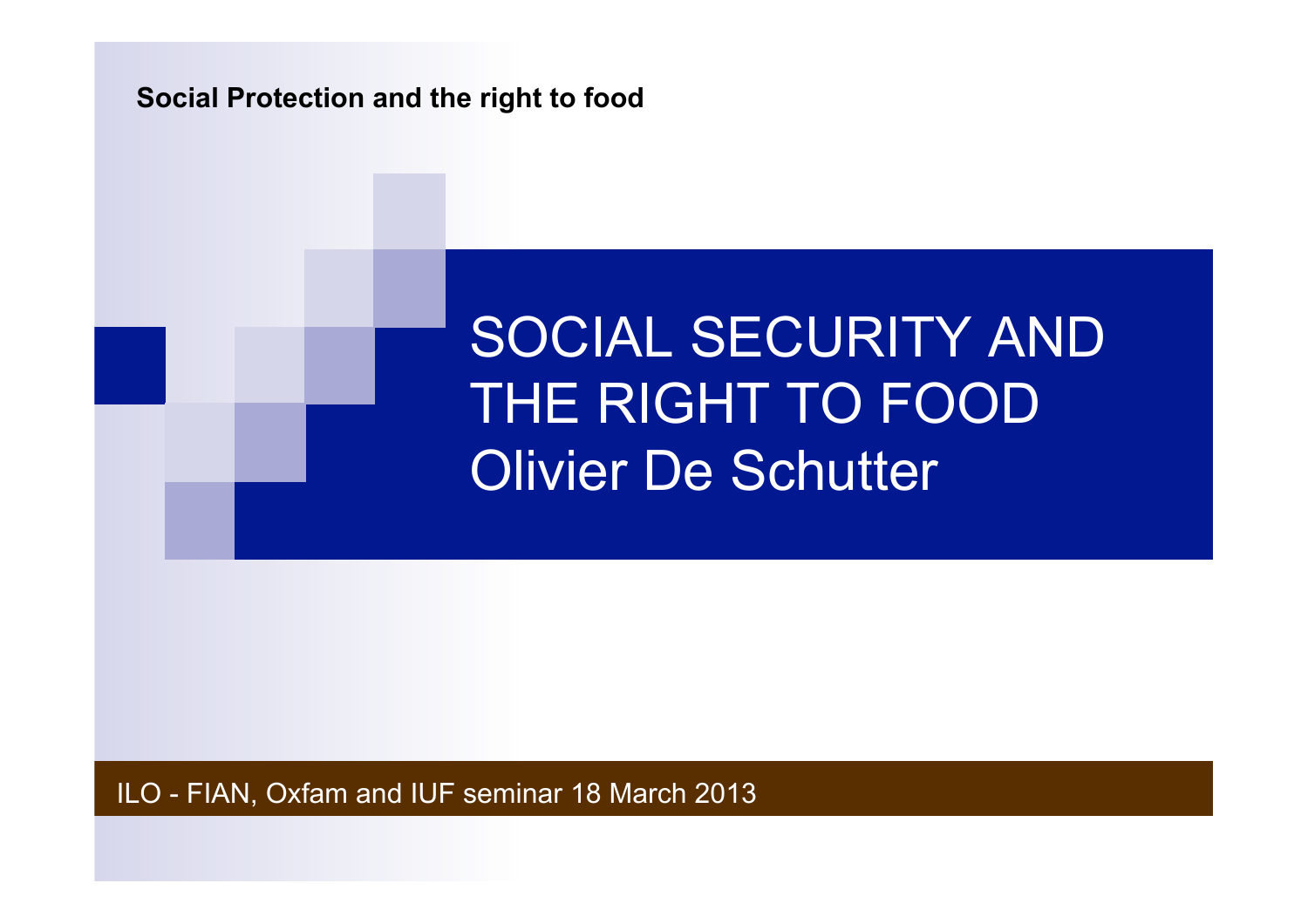# **« …draft proposals to assist with taking forward institutional discussions on integrating food security and nutrition in social protection floors ».**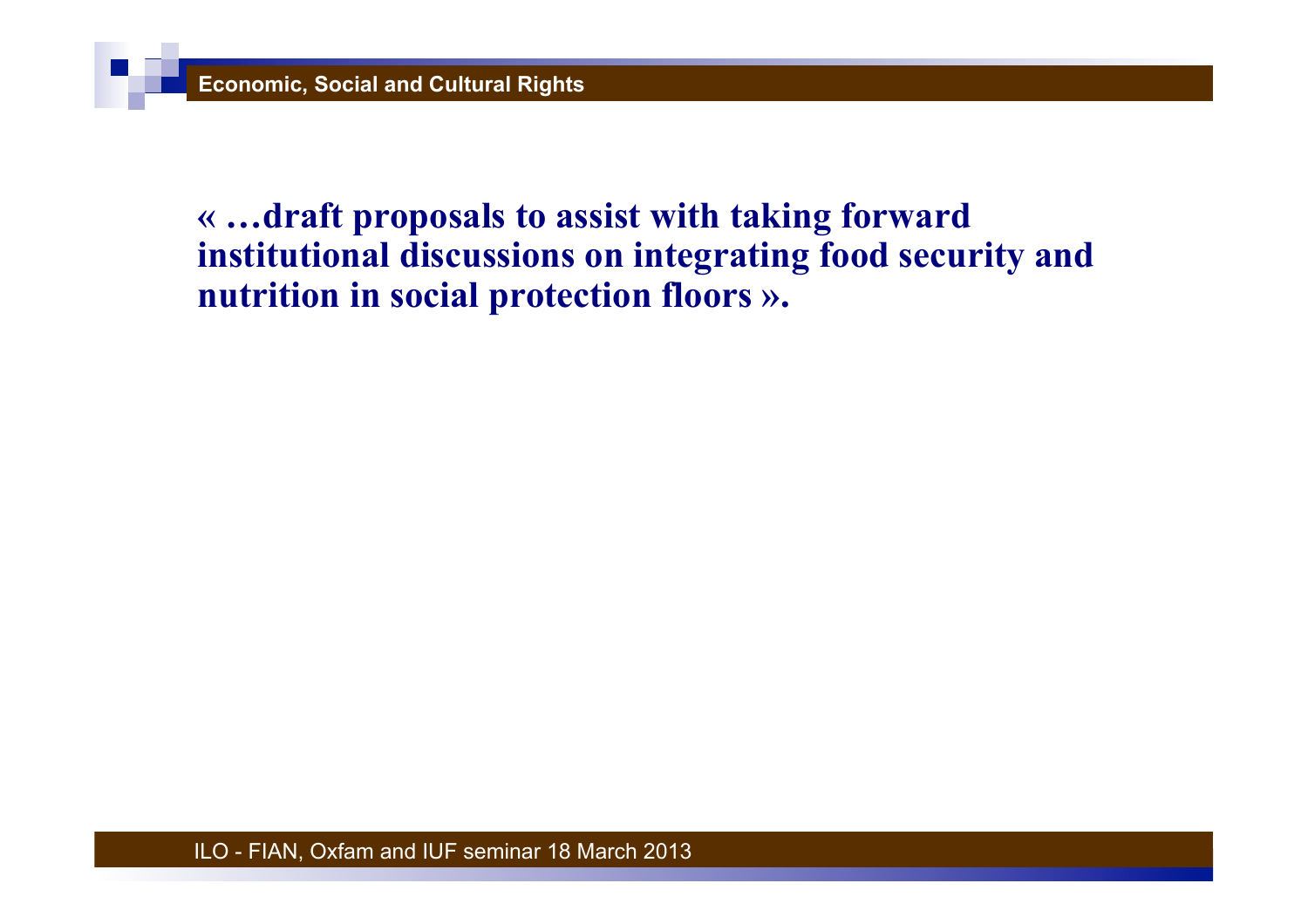# **SOME MAJOR OBSTACLES TO MAKING SOCIAL PROTECTION UNIVERSAL**

- Lack of capacity of national administrations, including **labor inspectorates**
- **Importance of the informal sector**
- Macro-economic constraints two separate constraints: **(i) insufficient public budgets in the short term and (ii) fiscal unsustainability in the medium and long term**
- Lack of political will and the exponential growth of **inequalities**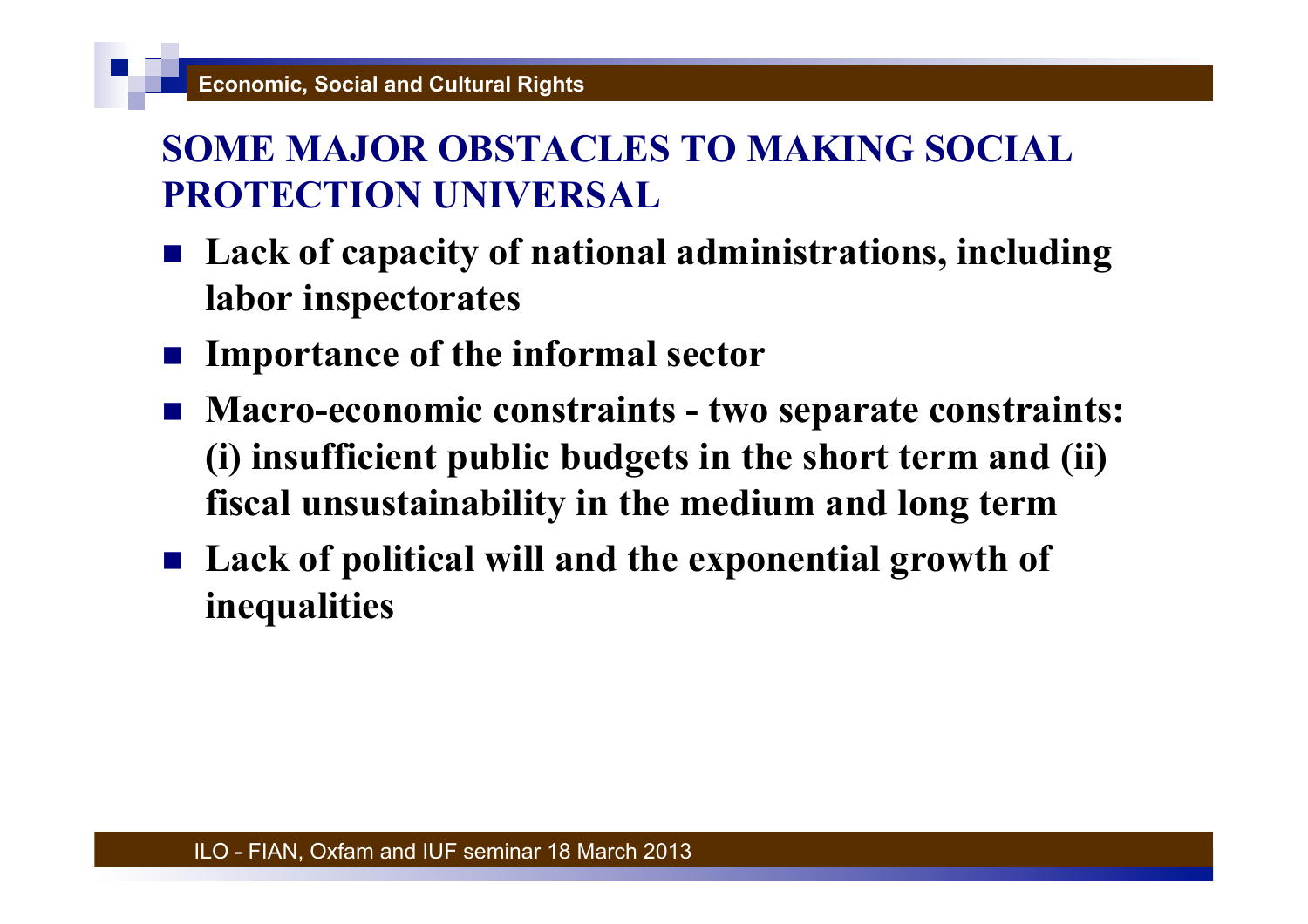# **THE ROLE OF INTERNATIONAL SUPPORT – AN ENABLING INTERNATIONAL FRAMEWORK**

- $\blacksquare$  **Overcoming gridlocks**
- ! **Incentivizing the establishment of social protection schemes**
- Stimulate a national conversation: "…national **consultations through effective social dialogue and social participation" (Recomm. (n° 202), para. 12)**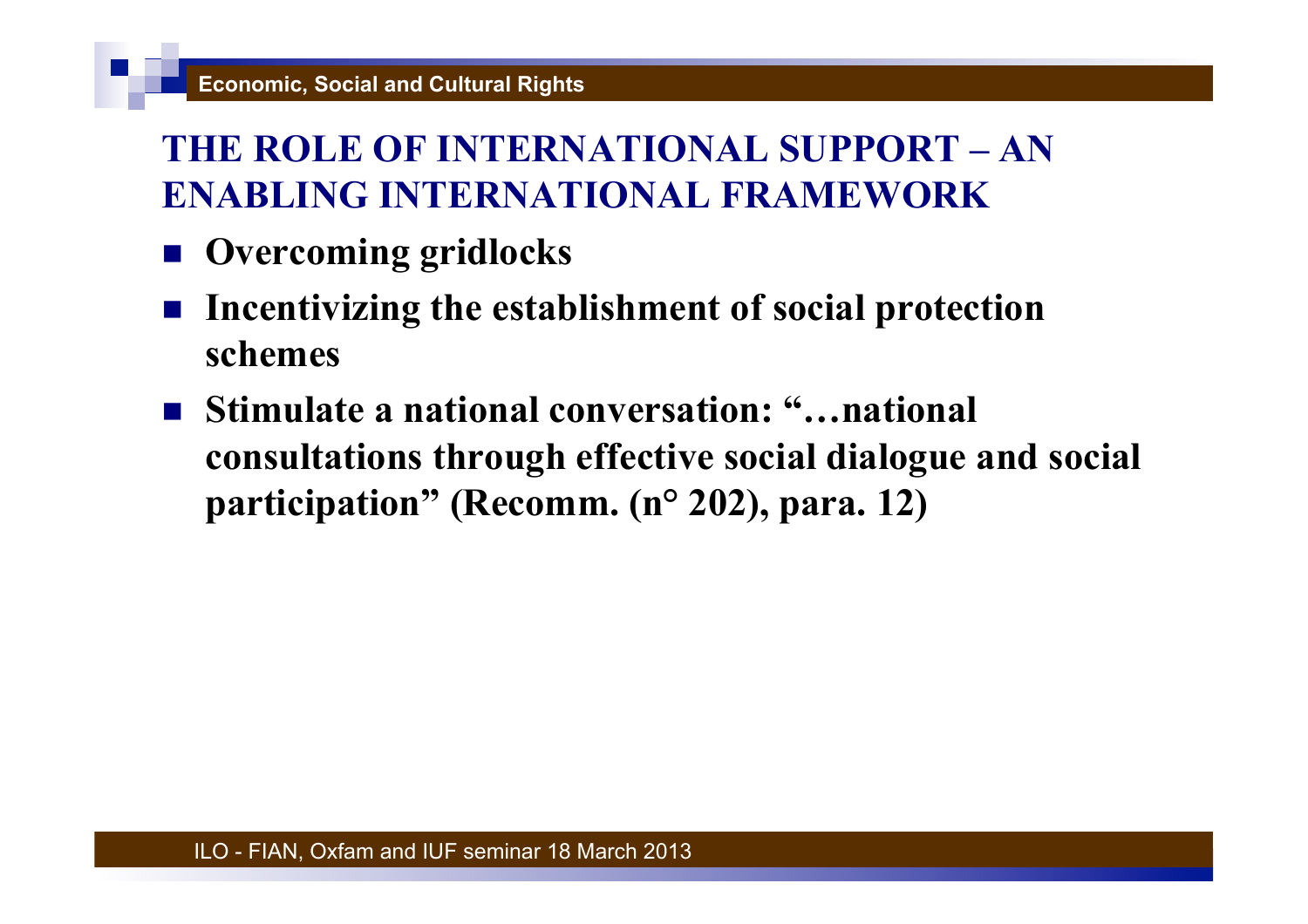| <b>Rural poor net food</b><br>buyers                             | <b>Small-scale food</b><br>producers net food<br>buyers          | <b>Small-scale food</b><br>producers net food<br>sellers               |
|------------------------------------------------------------------|------------------------------------------------------------------|------------------------------------------------------------------------|
| Interest in low retail<br>prices and reduced<br>price volatility | Interest in low retail<br>prices and reduced<br>price volatility | Interest in high<br>farmgate prices and<br>reduced price<br>volatility |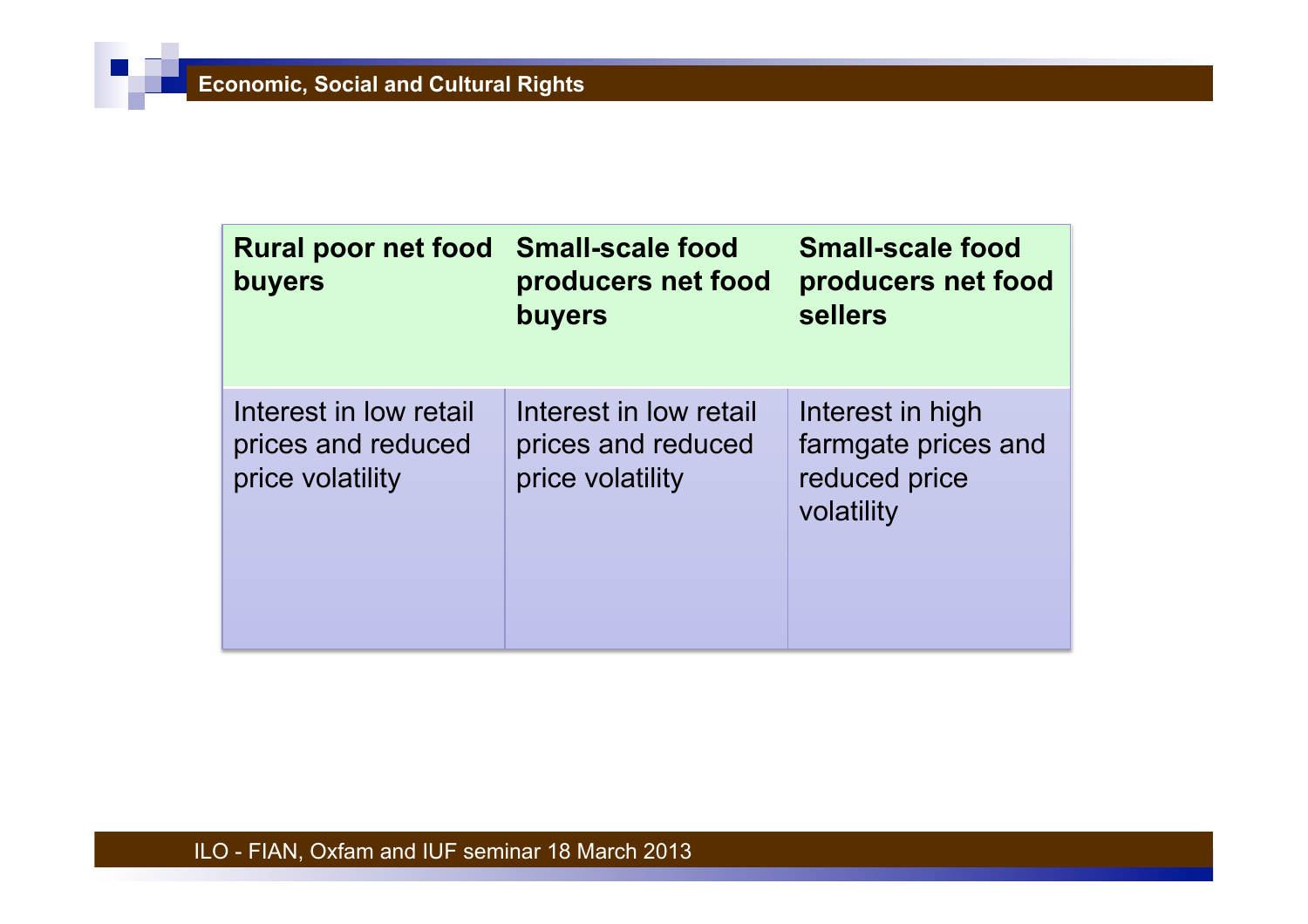#### **Economic, Social and Cultural Rights**

than 50 percent of the poor are in rural landless

#### **A majority of the rural poor are not net sellers of tradable food staples.**

|                                                                                                                           | <b>Bolivia</b><br>2002 | <b>Ethiopia</b><br>2000        | <b>Bangladesh</b><br>2001 | <b>Zambia</b><br>1998 | <b>Cambodia</b><br>1999 | <b>Madagascar</b><br>2001 | <b>Vietnam</b><br>1998 |  |
|---------------------------------------------------------------------------------------------------------------------------|------------------------|--------------------------------|---------------------------|-----------------------|-------------------------|---------------------------|------------------------|--|
| Share of internationally traded staples<br>in food consumption of the poor $(\%)$                                         | 25.5                   | 24.1                           | 41.2                      | 40.4                  | 56.3                    | 62.7                      | 64.4                   |  |
| <b>Distribution of poor (%)</b>                                                                                           |                        |                                |                           |                       |                         |                           |                        |  |
| Urban (buyers)                                                                                                            | 50.9                   | 22.3                           | 14.9                      | 30.0                  | 8.4                     | 17.9                      | 6.1                    |  |
| <b>Rural landless (buyers)</b>                                                                                            | 7.2                    | $\qquad \qquad \longleftarrow$ | 53.3                      | 7.4                   | 11.5                    | 14.8                      | 5.8                    |  |
| <b>Smallholders net buyers</b>                                                                                            | 29.1                   | 30.1                           | 18.8                      | 28.8                  | 25.8                    | 18.9                      | 35.1                   |  |
| Smallholders self-sufficient                                                                                              | 7.1                    | 39.5                           | 4.6                       | 20.8                  | 18.0                    | 27.3                      | 19.4                   |  |
| <b>Smallholders net sellers</b>                                                                                           | 5.6                    | 8.0                            | 8.4                       | 13.0                  | 36.3                    | 21.1                      | 33.6                   |  |
|                                                                                                                           | 100.0                  | 100.0                          | 100.0                     | 100.0                 | 100.0                   | 100.0                     | 100.0                  |  |
| Share of net purchase/sale of staples by specific groups of the poor (% of the total expenditures of the specific groups) |                        |                                |                           |                       |                         |                           |                        |  |
| Purchase per net urban buyer                                                                                              | 12.0                   | 9.4                            | 22.7                      | 11.5                  | 5.9                     | 4.8                       | 13.1                   |  |
| Purchase per net rural buyer                                                                                              | 12.9                   | 28.4                           | 27.3                      | 18.9                  | 20.8                    | 10.7                      | 19.9                   |  |
| Sales per net seller                                                                                                      | 37.6                   | 35.1                           | 39.7                      | 21.0                  | 39.0                    | 70.3                      | 37.4                   |  |
| Share of net purchase/sale of staple aggregated across all the poor (% of the total expenditure of all poor)              |                        |                                |                           |                       |                         |                           |                        |  |
| Purchase by all poor net buyers                                                                                           | 11.3                   | 10.2                           | 22.0                      | 10.3                  | 8.1                     | 3.6                       | 8.8                    |  |
| Sales by all poor net sellers                                                                                             | 1.4                    | 2.8                            | 4.0                       | 2.3                   | 14.4                    | 18.4                      | 12.5                   |  |

Vietnam have many smallholders who are

Source: Authors' calculations, based on data provided by Ataman Aksoy and Aylin Isik-Dikmelik, personal communication.

Note: Data are only for those people below the national poverty lines.

Tradable staples included are rice, wheat, maize, and beans. Excluded staples are cassava, potatoes, plantains, sorghum, and teff.  $-$  = not available.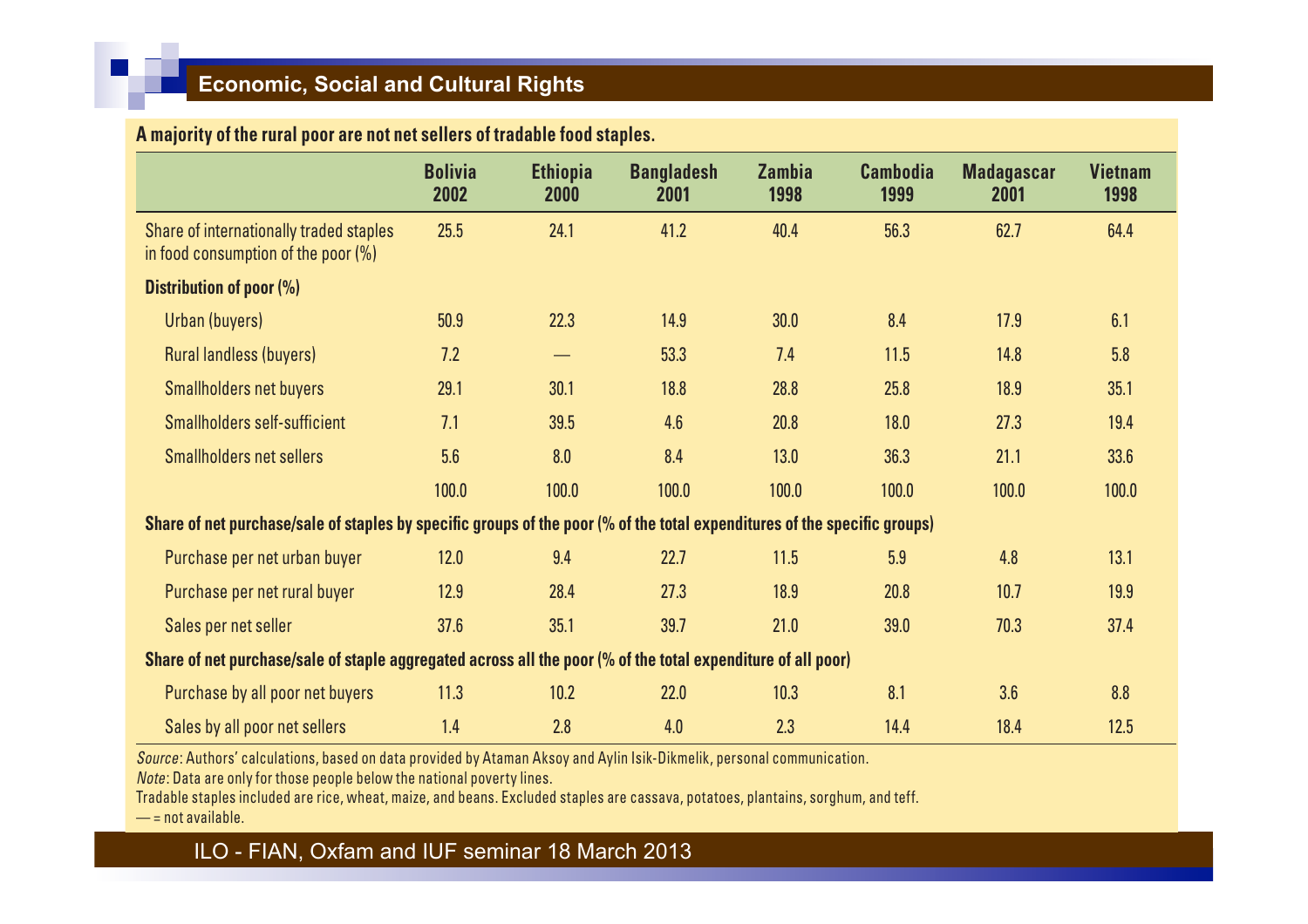# **OPPORTUNITIES**

- **1. Next steps in the CFS :** 
	- **monitoring implementation of recommendations adopted by the CFS**
	- **CFS 41 (Oct. 2014): implementation of the Voluntary Guidelines on the progressive realization of the right to adequate food in the context of national food security**
- **2. Discussion on post-2015 global development goals**

**High-level event under the UK's G8 presidency on food and nutrition security: 8 June 2013** 

**Three priorities, moving from defining objectives to means towards such objectives : 1° self-standing objective of reduction of inequalities, 2° universal social protection floors and decent work; 3° adequate 'doublelevel' accountability for progress towards global development goals** 

**3. The proposal for a Global Fund for Social Protection** 

**The facility branch** 

**The reinsurance branch** 

**4. The follow-up to the ILO Recommendation (n° 202) on national floors of social protection : the 2019 horizon**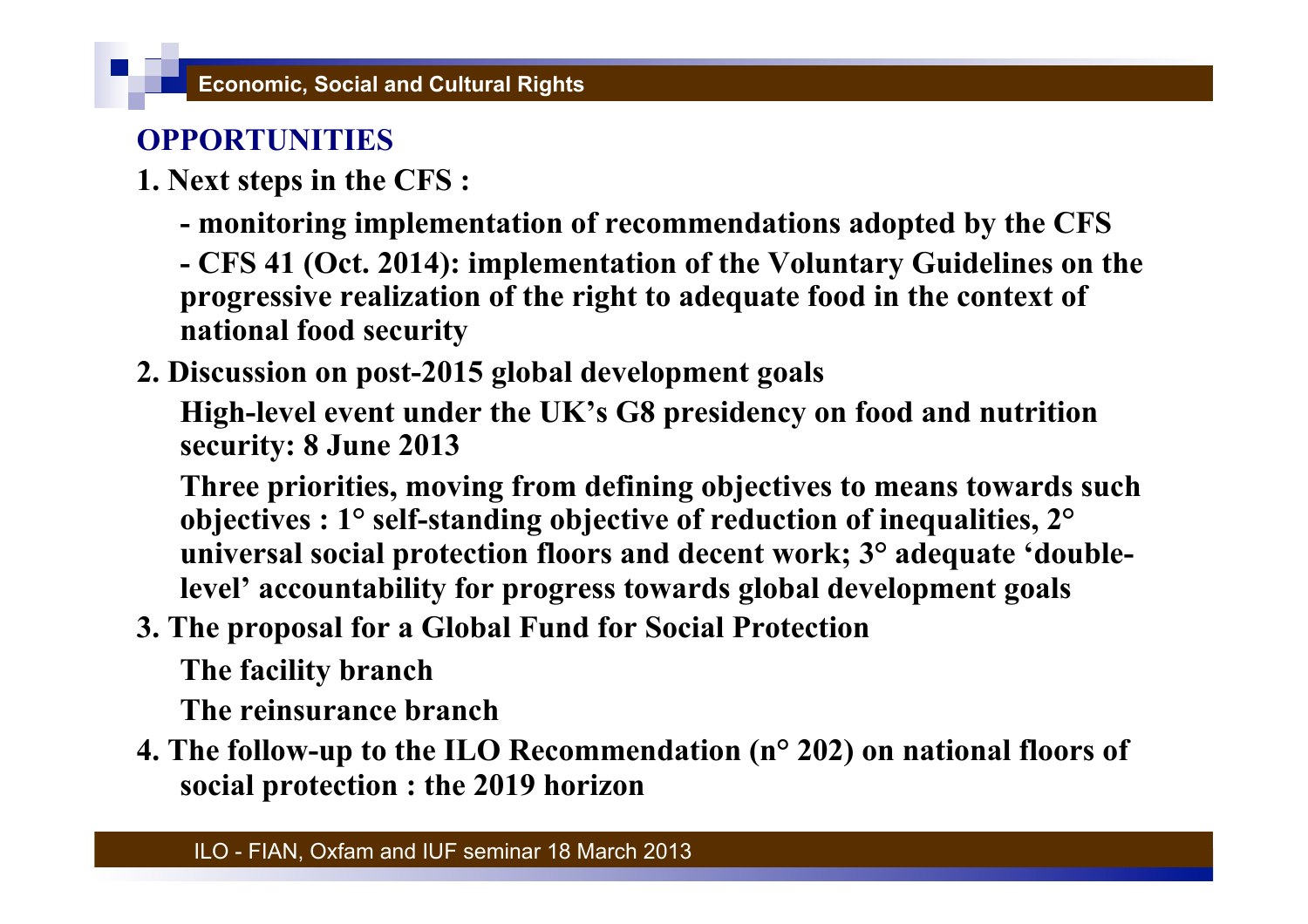## **Guideline 12. National financial resources**

12.3 States are encouraged to promote basic social programmes and expenditures, in particular those affecting the poor and the vulnerable segments of society, and to protect them from budget reductions, while increasing the quality and effectiveness of social expenditures. States should strive to ensure that budget cuts do not negatively affect access to adequate food among the poorest sections of society.

# **Guideline 14. Safety nets**

14.1 States should consider, to the extent that resources permit, establishing and maintaining social safety and food safety nets to protect those who are unable to provide for themselves. As far as possible, and with due regard to effectiveness and coverage, States should consider building on existing capacities within communities at risk to provide the necessary resources for social safety and food safety nets to fulfil the progressive realization of the right to adequate food. States may wish to consider the benefits of procuring locally.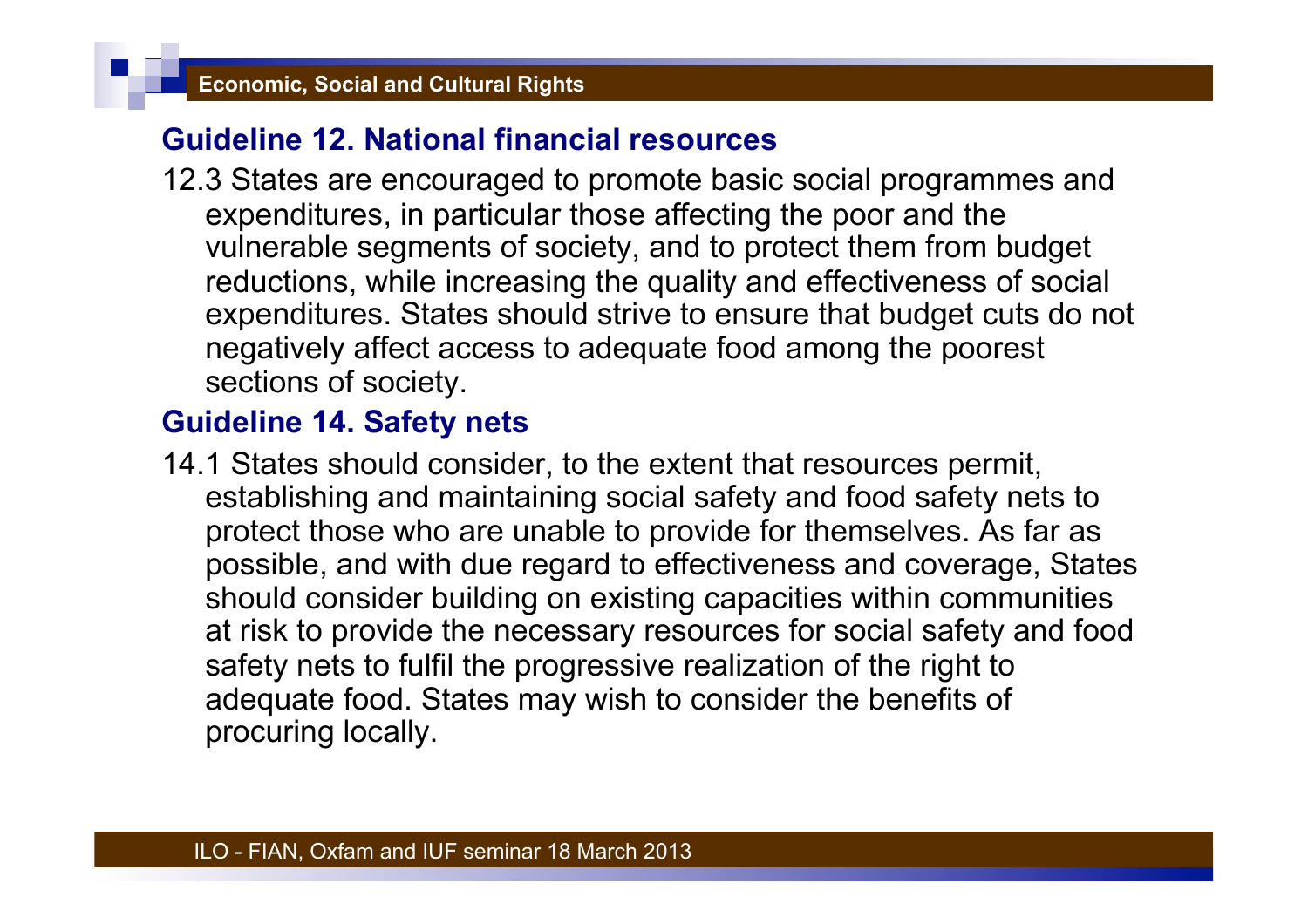### **Committee on World Food Security, 39th session (Oct. 2012)**

recognized « … the role of international cooperation in reinforcing national actions to implement sustainable social protection programmes and systems and underlines that social protection programmes for food security and nutrition should be guided by human rights norms and standards, including through the adoption of integrated and mutually-supportive social protection and food security and nutrition strategies and policies, based on human rights standards and principles, including non-discrimination and equality (including gender), meaningful participation, transparency and accountability » (CFS 2012/39, para. 7)